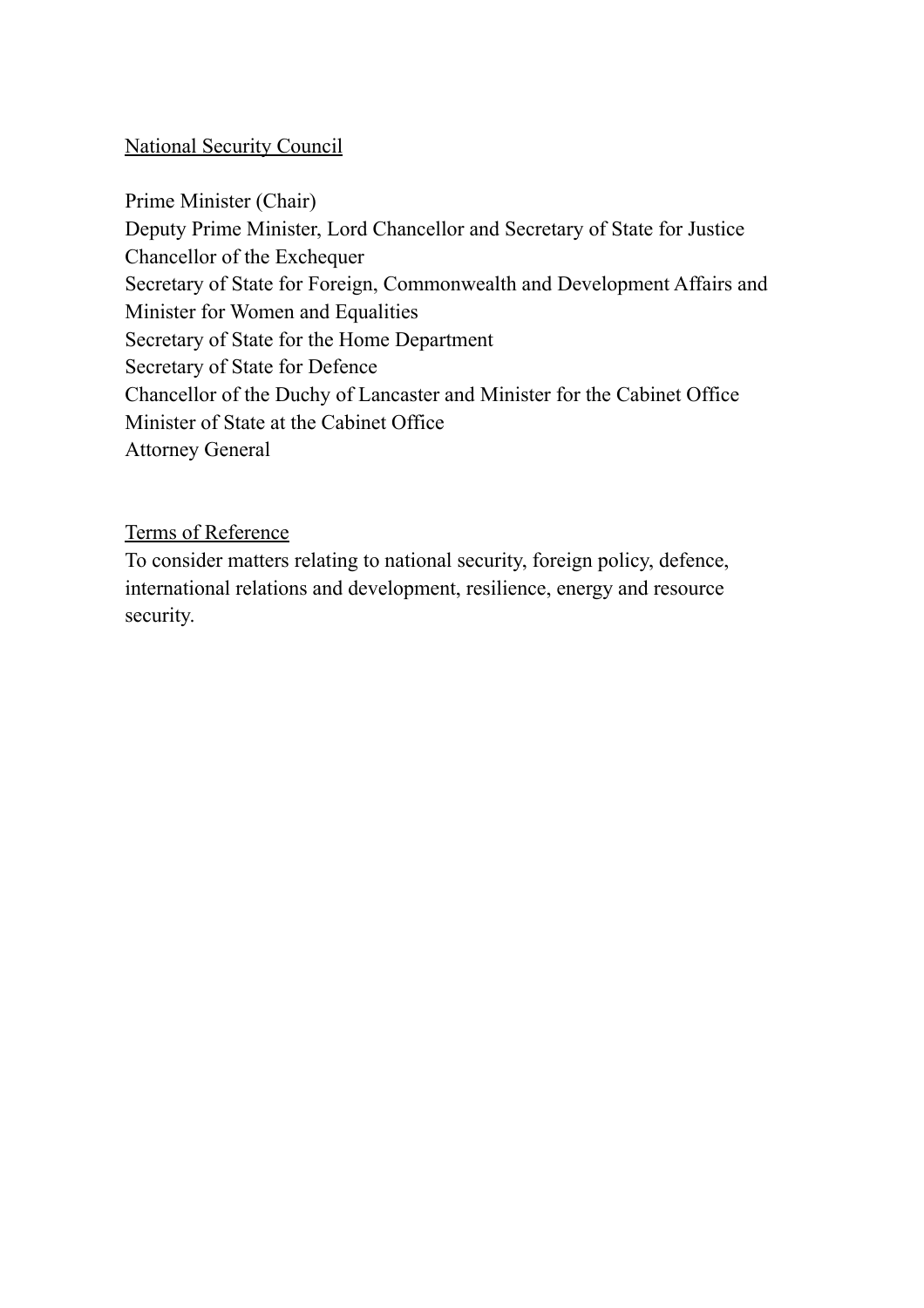# National Security Council sub-Committee: Nuclear Deterrence and Security

Prime Minister (Chair) Chancellor of the Exchequer Secretary of State for Foreign, Commonwealth and Development Affairs and Minister for Women and Equalities Secretary of State for the Home Department Secretary of State for Defence Secretary of State for Business, Energy and Industrial Strategy

Terms of Reference To consider issues relating to nuclear deterrence and security.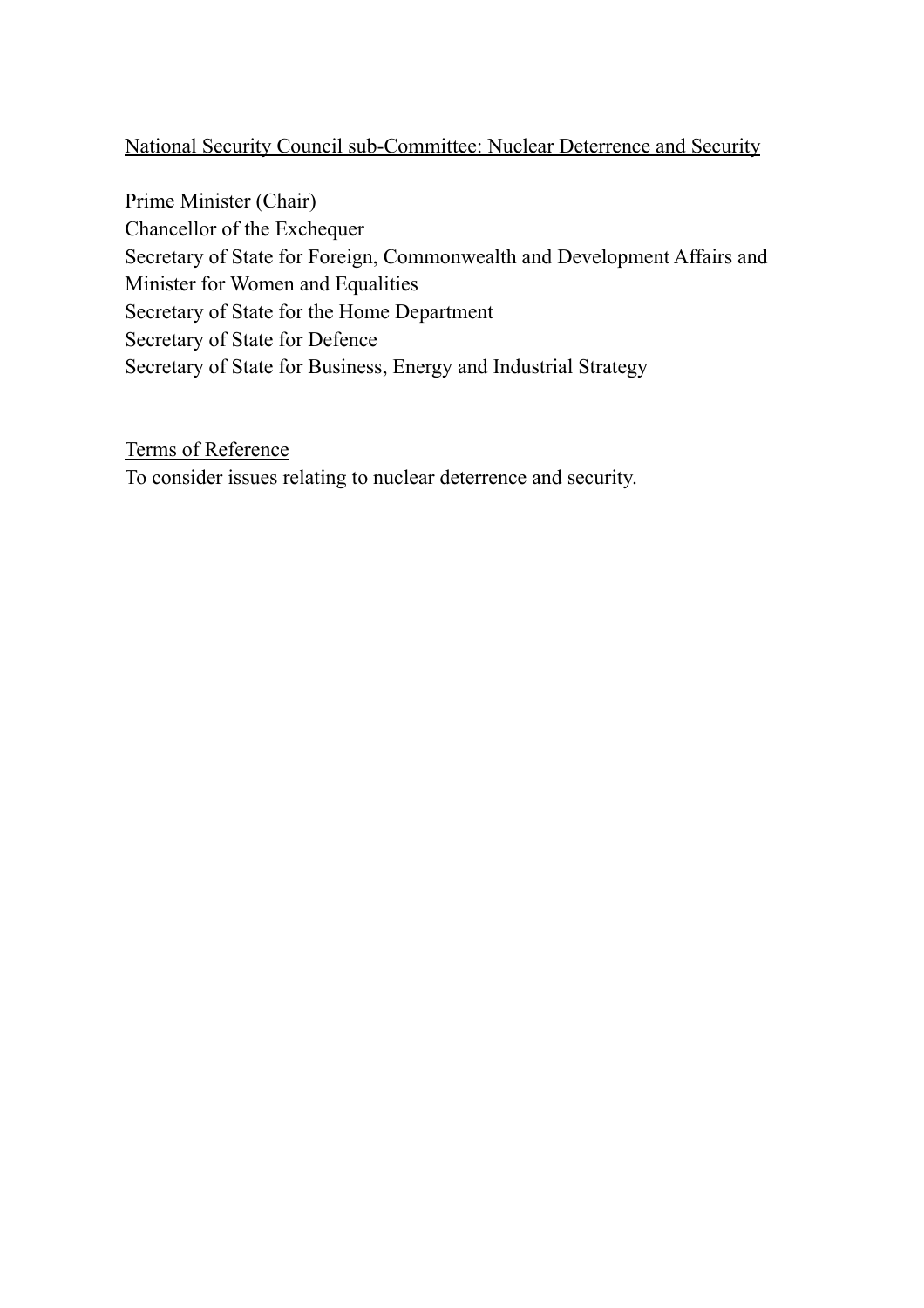# Global Britain (Strategy)

Prime Minister (Chair) Deputy Prime Minister, Lord Chancellor and Secretary of State for Justice Chancellor of the Exchequer Secretary of State for Foreign, Commonwealth and Development Affairs and Minister for Women and Equalities Secretary of State for the Home Department Secretary of State for Levelling Up, Housing and Communities and Minister for Intergovernmental Relations Chancellor of the Duchy of Lancaster and Minister for the Cabinet Office Secretary of State for International Trade, and President of the Board of Trade Minister of State at the Cabinet Office (Deputy Chair) Attorney General

Terms of Reference

To consider matters relating to the United Kingdom's trade priorities, including Free Trade Agreements, the multilateral trade system, and interlinkages with the domestic economy.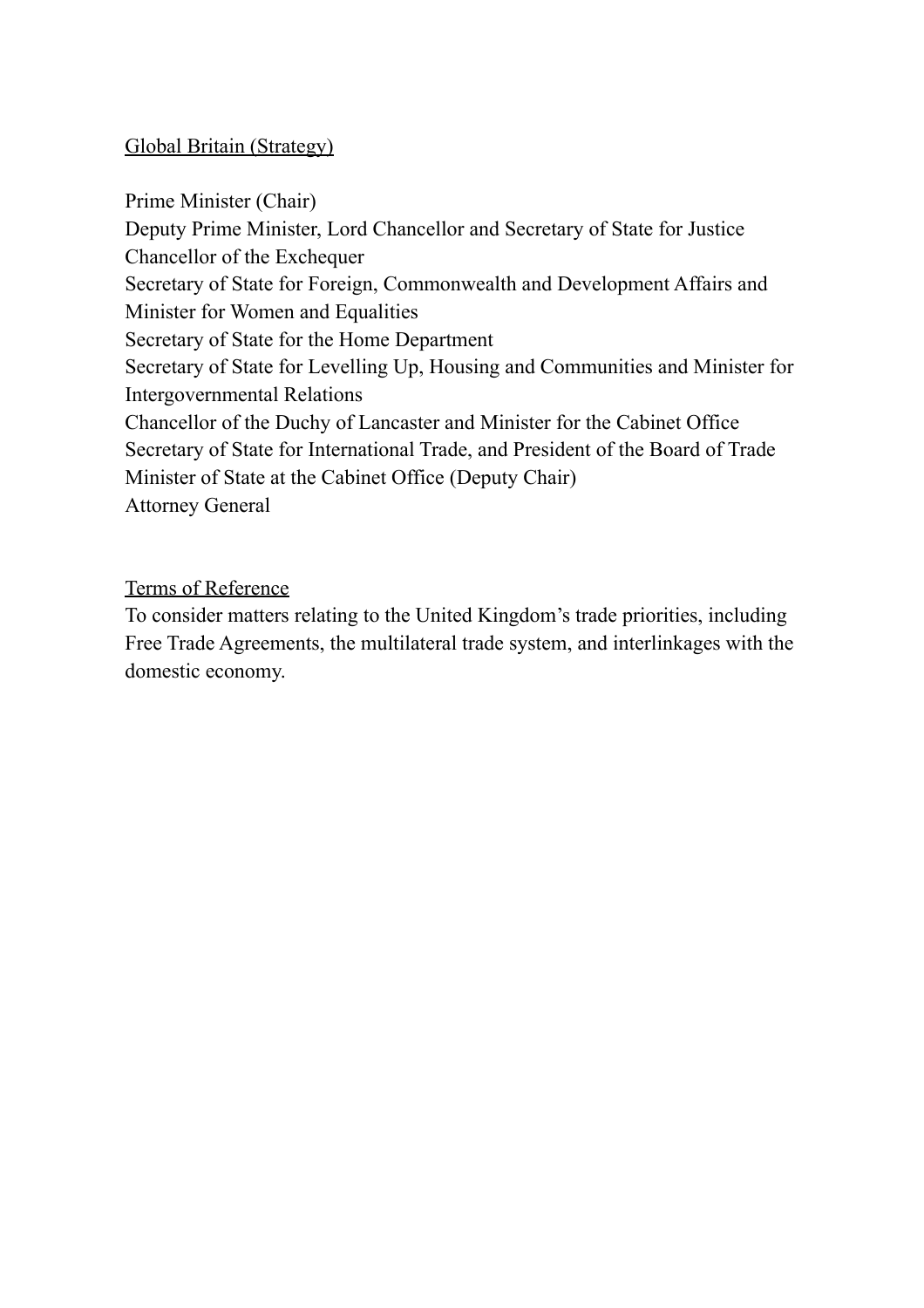# Global Britain (Operations)

Minister of State at the Cabinet Office (Chair) Secretary of State for Foreign, Commonwealth and Development Affairs and Minister for Women and Equalities Secretary of State for the Home Department Secretary of State for Levelling Up, Housing and Communities and Minister for Intergovernmental Relations Secretary of State for Health and Social Care Chancellor of the Duchy of Lancaster and Minister for the Cabinet Office Secretary of State for International Trade, and President of the Board of Trade Secretary of State for Environment, Food and Rural Affairs Secretary of State for Transport Secretary of State for Northern Ireland Secretary of State for Scotland Secretary of State for Wales Chief Secretary to the Treasury Attorney General Paymaster General (Deputy Chair)

Terms of Reference

To implement the Withdrawal Agreement, support the implementation of the Trade and Cooperation Agreement, and deliver the policy and operational transition to new international trade relationships.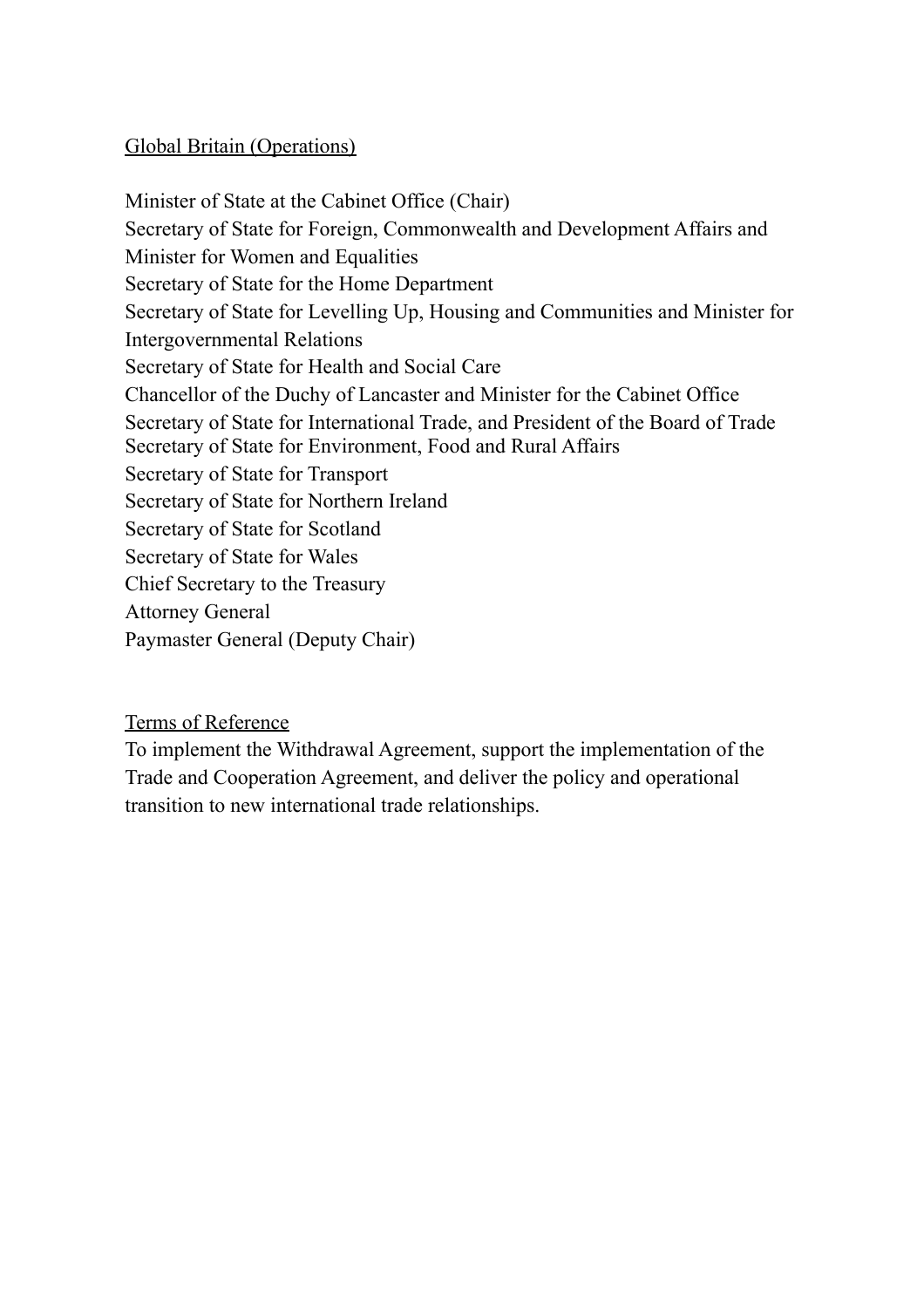## Domestic and Economic (Strategy)

Prime Minister (Chair) Deputy Prime Minister, Lord Chancellor and Secretary of State for Justice (Deputy Chair) Chancellor of the Exchequer Chancellor of the Duchy of Lancaster and Minister for the Cabinet Office Minister of State at the Cabinet Office

*Other Cabinet Ministers will be invited to attend according to the agenda.*

#### Terms of Reference

To discuss matters relating to domestic and economic strategy.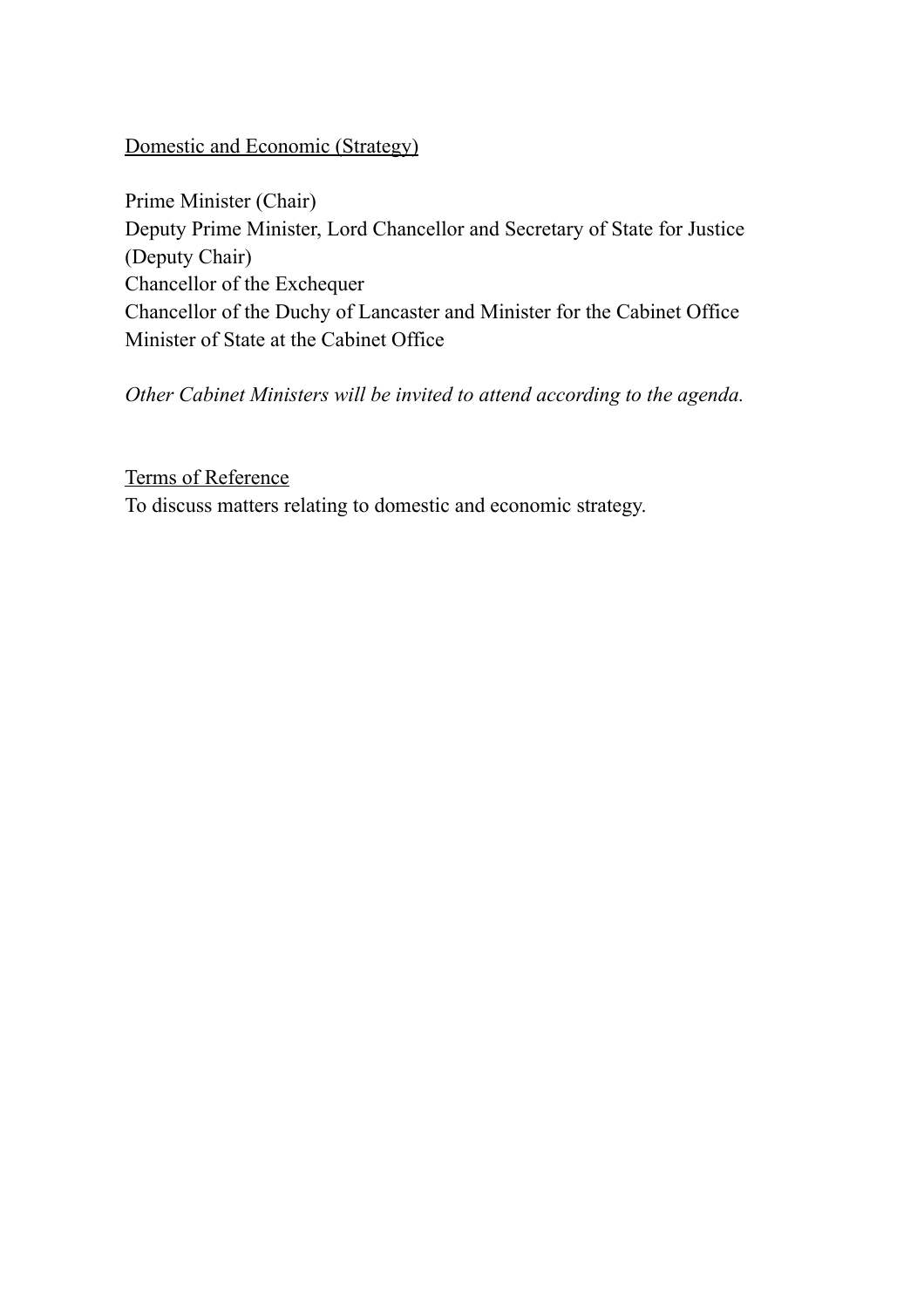# Domestic and Economic (Operations)

Chancellor of the Duchy of Lancaster and Minister for the Cabinet Office (Chair) Chief Secretary to the Treasury

*Other Cabinet Ministers will be invited to attend according to the agenda.*

Terms of Reference To discuss matters relating to the delivery of domestic and economic policy.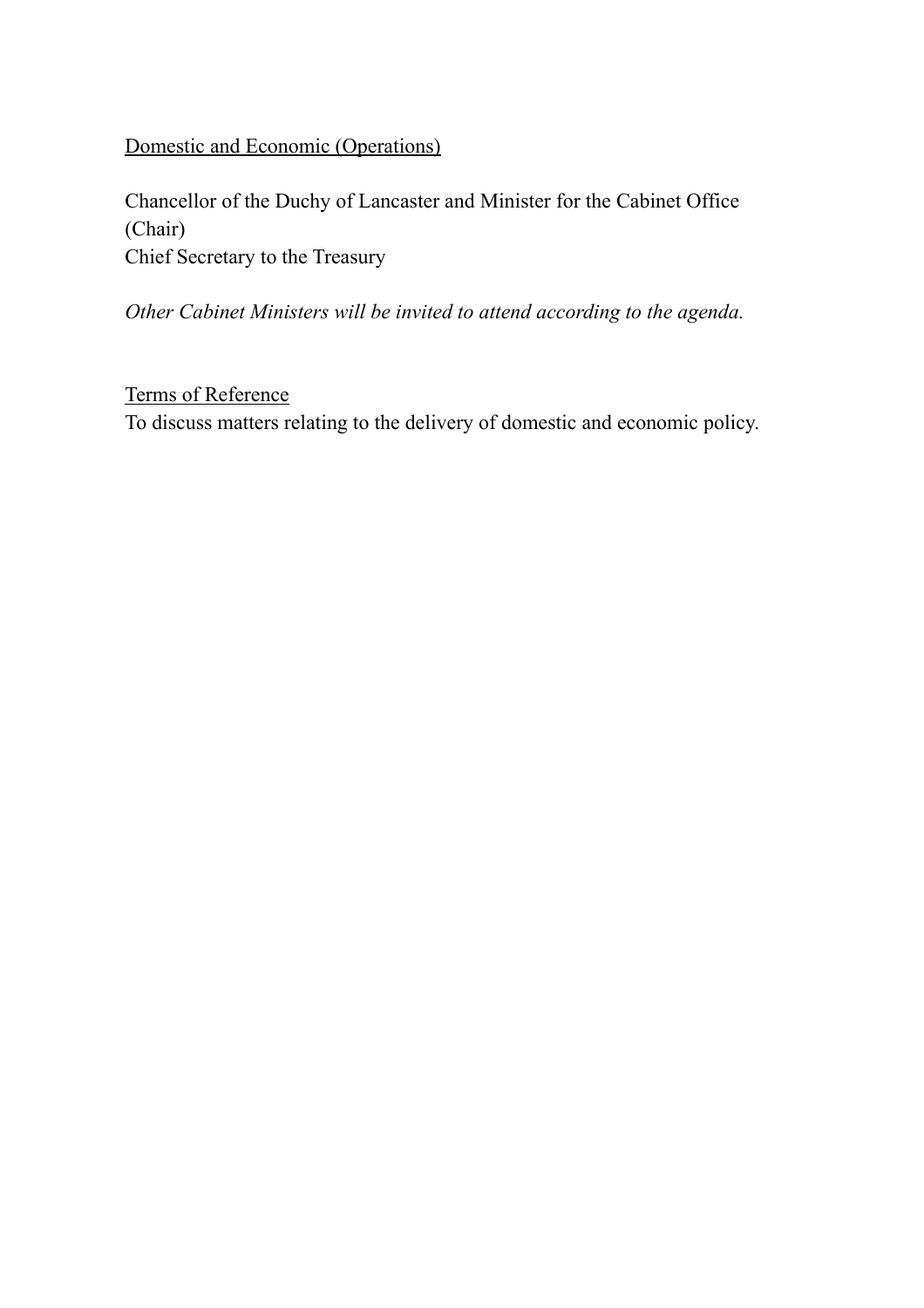# Government Priorities Delivery Committee

Prime Minister (Chair)

Deputy Prime Minister, Lord Chancellor and Secretary of State for Justice Chancellor of the Exchequer

Chancellor of the Duchy of Lancaster and Minister for the Cabinet Office

Terms of Reference

To coordinate and drive progress and accountability on the delivery of the Prime Minister's priority missions through stocktakes on: levelling up; education; jobs and skills; health and care; crime and justice; and net zero.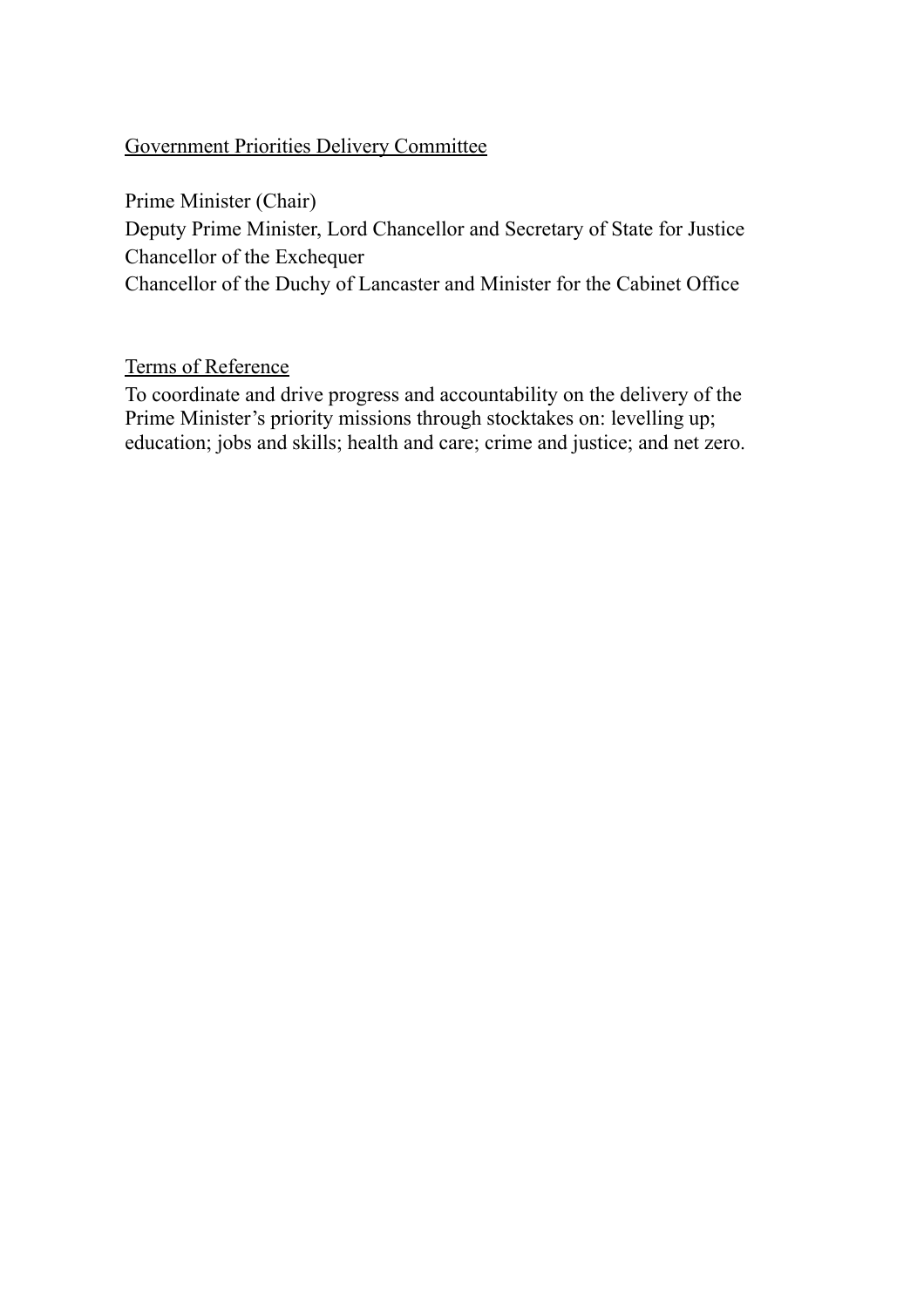# Union Strategy Committee

Prime Minister (Chair) Chancellor of the Exchequer Secretary of State for Levelling Up, Housing and Communities and Minister for Intergovernmental Relations (Deputy Chair) Secretary of State for International Trade and President of the Board of Trade Secretary of State for Northern Ireland Secretary of State for Scotland Secretary of State for Wales Minister of State at the Cabinet Office

*Other Cabinet Ministers will be invited to attend according to the agenda.*

Terms of Reference To consider matters relating to strengthening the Union of the United Kingdom.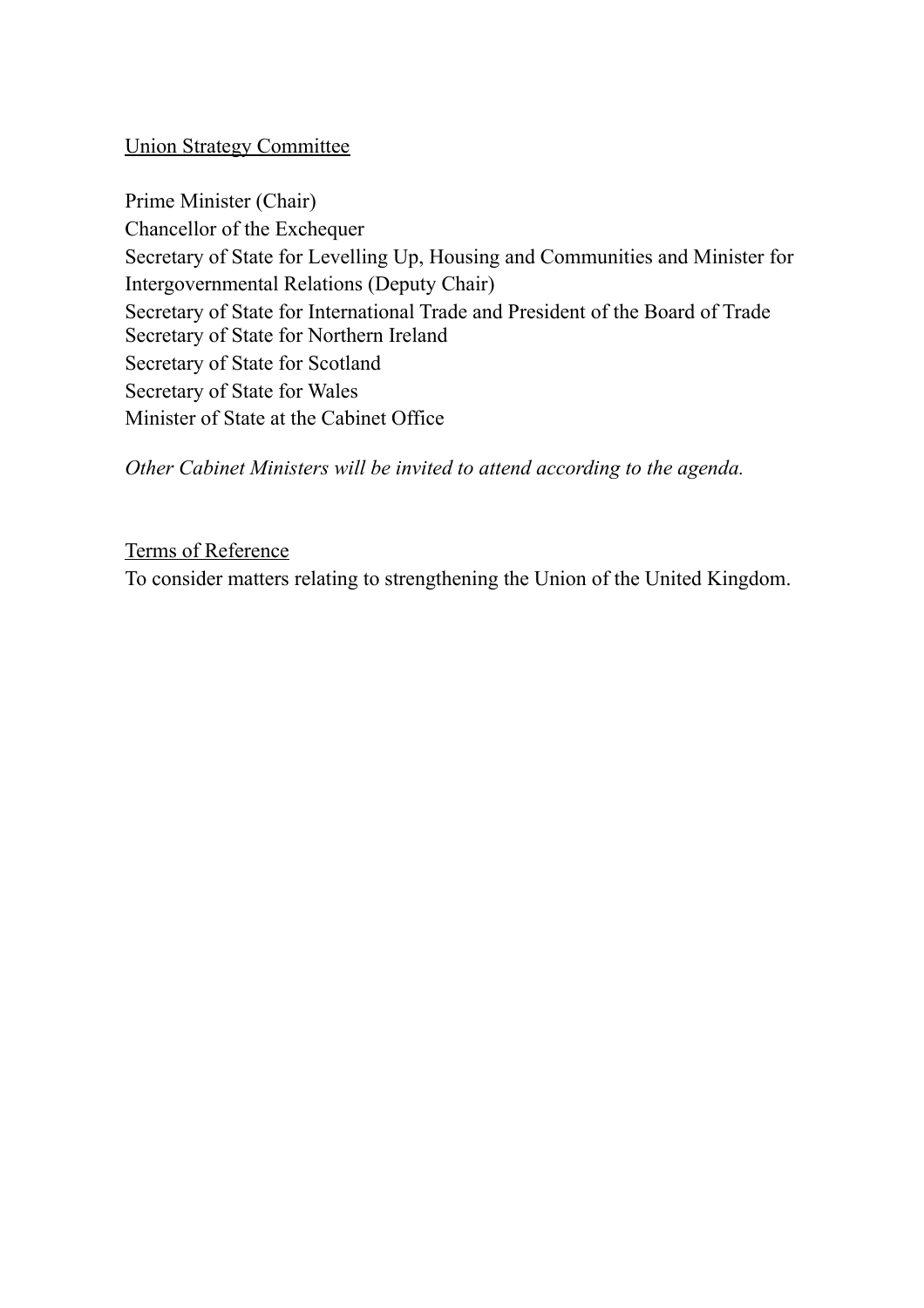# Union Policy Implementation

Secretary of State for Levelling Up, Housing and Communities and Minister for Intergovernmental Relations (Chair) Chancellor of the Exchequer Secretary of State for Northern Ireland Secretary of State for Scotland Secretary of State for Wales

*Other Cabinet Ministers will be invited to attend according to the agenda.*

# Terms of Reference

To support the delivery of the Government's priorities in relation to the Union of the United Kingdom.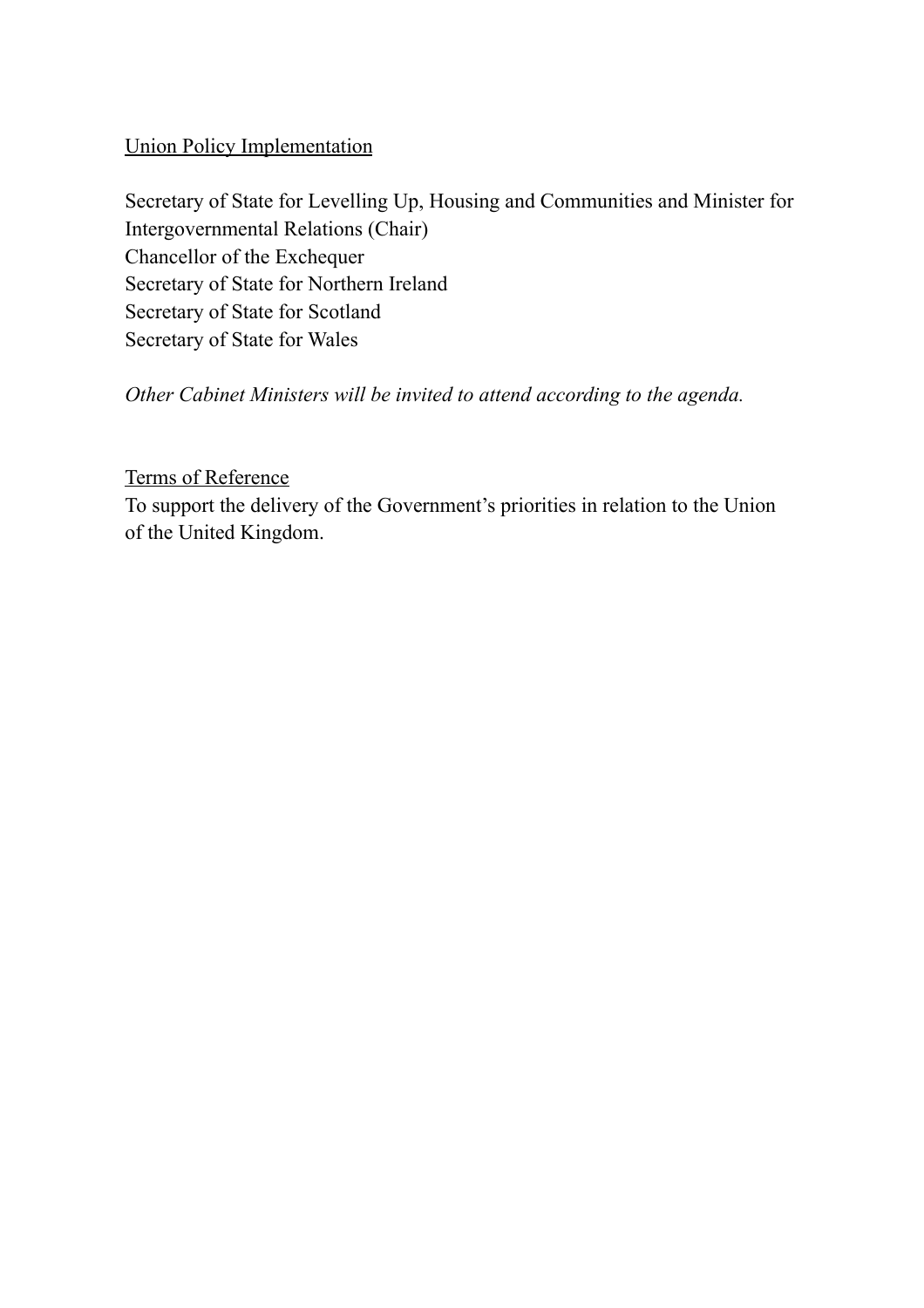# Covid-19 (Strategy)

Prime Minister (Chair) Chancellor of the Exchequer Secretary of State for Health and Social Care Chancellor of the Duchy of Lancaster and Minister for the Cabinet Office

*Other Cabinet Ministers will be invited to attend according to the agenda.*

# Terms of Reference

To drive the Government's strategic response to Covid-19, considering the impact of both the virus and the response to it, and setting the direction for the recovery strategy.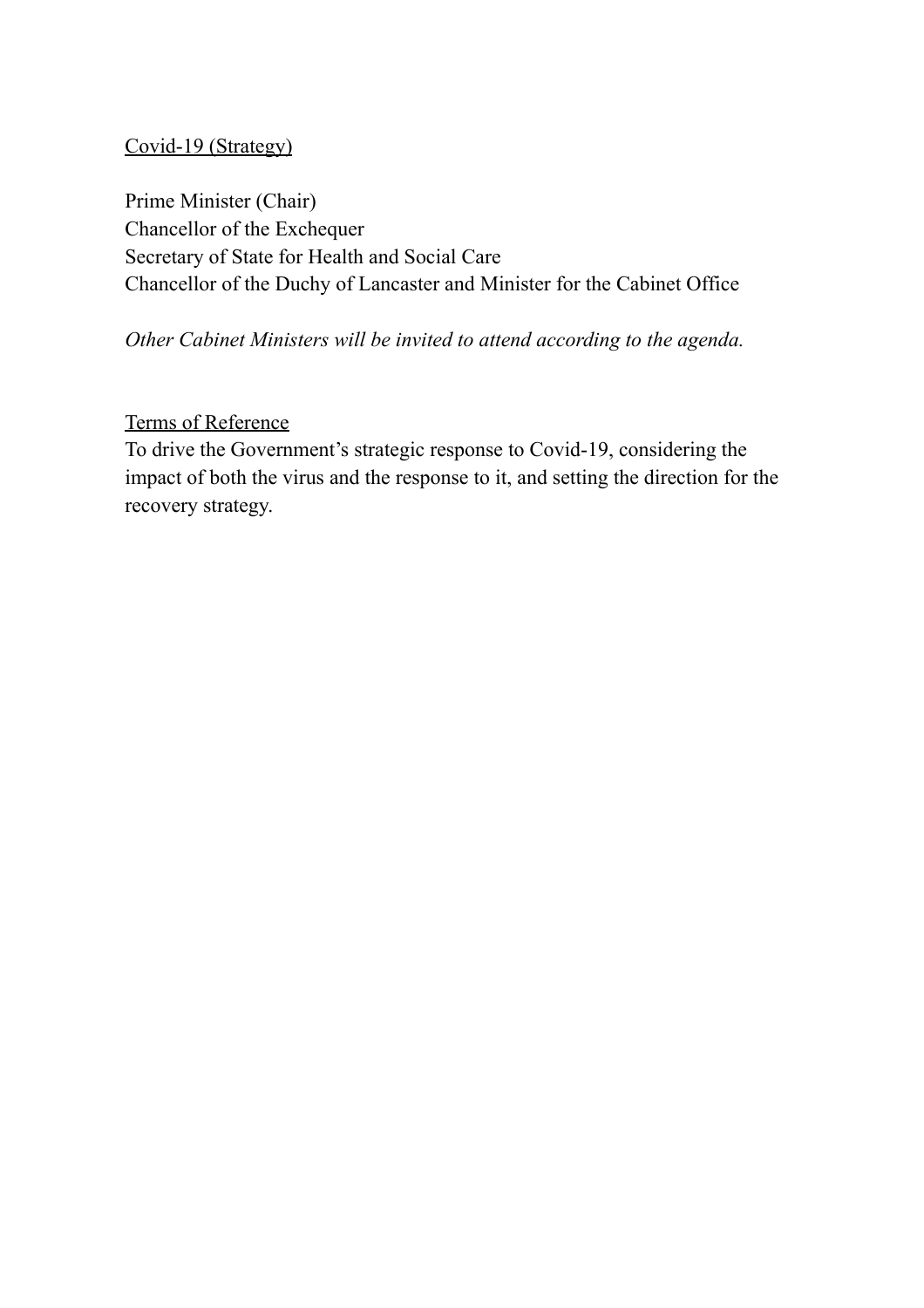Covid-19 (Operations)

Chancellor of the Duchy of Lancaster and Minister for the Cabinet Office (Chair) Chancellor of the Exchequer Secretary of State for Health and Social Care

*Other Cabinet Ministers will be invited according to the agenda*

Terms of Reference To deliver the policy and operational response to Covid-19.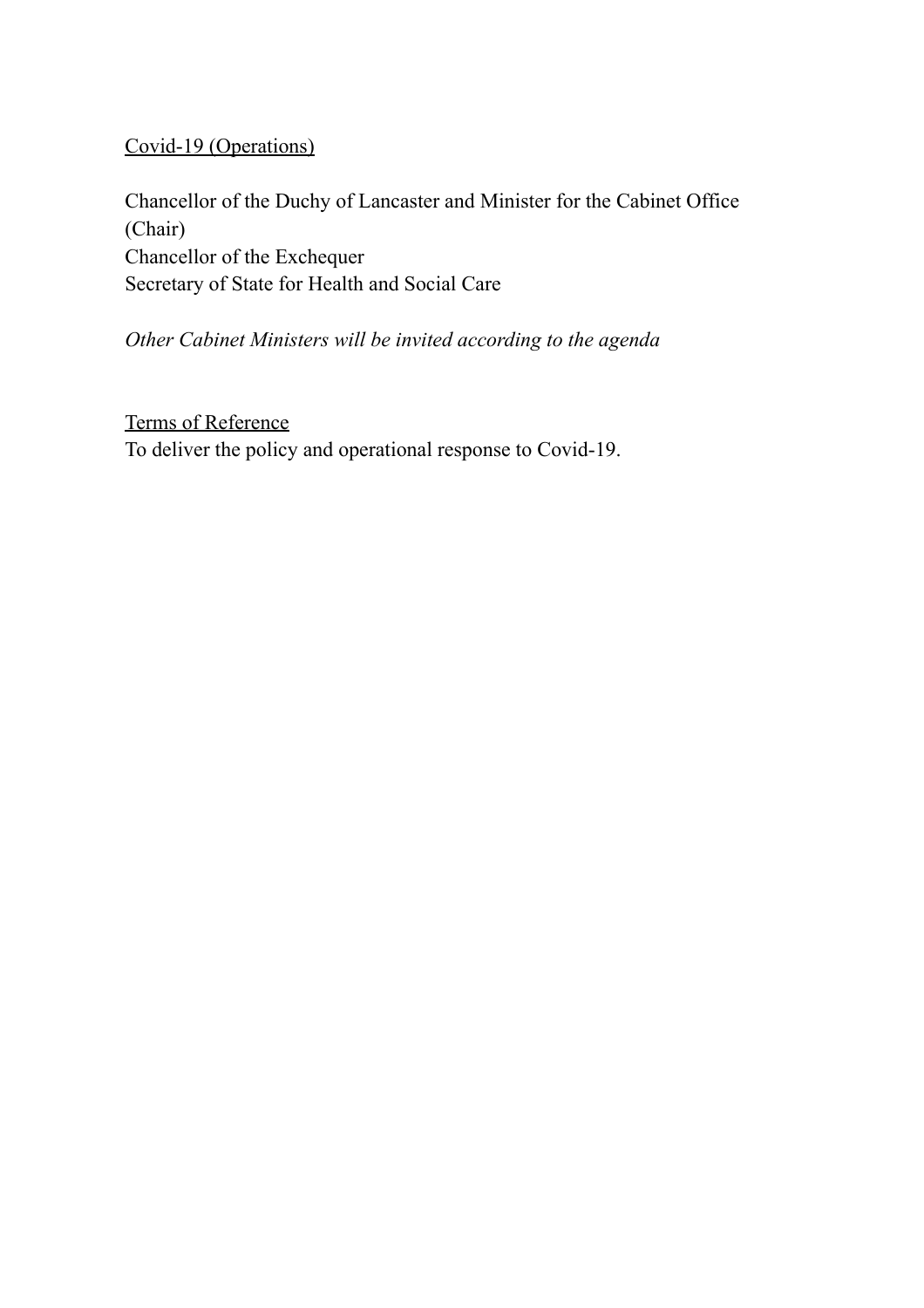# Climate Action Strategy

Prime Minister (Chair) Chancellor of the Exchequer Secretary of State for Foreign, Commonwealth and Development Affairs and Minister for Women and Equalities Chancellor of the Duchy of Lancaster and Minister for the Cabinet Office Secretary of State for Business, Energy and Industrial Strategy COP26 President Secretary of State for Environment, Food and Rural Affairs Minister of State (Minister for Pacific and the Environment)

*In addition, a standing invitation will be extended to:* UK's Net Zero Business Champion

#### Terms of Reference

To consider matters relating to the delivery of the United Kingdom's domestic and international climate strategy.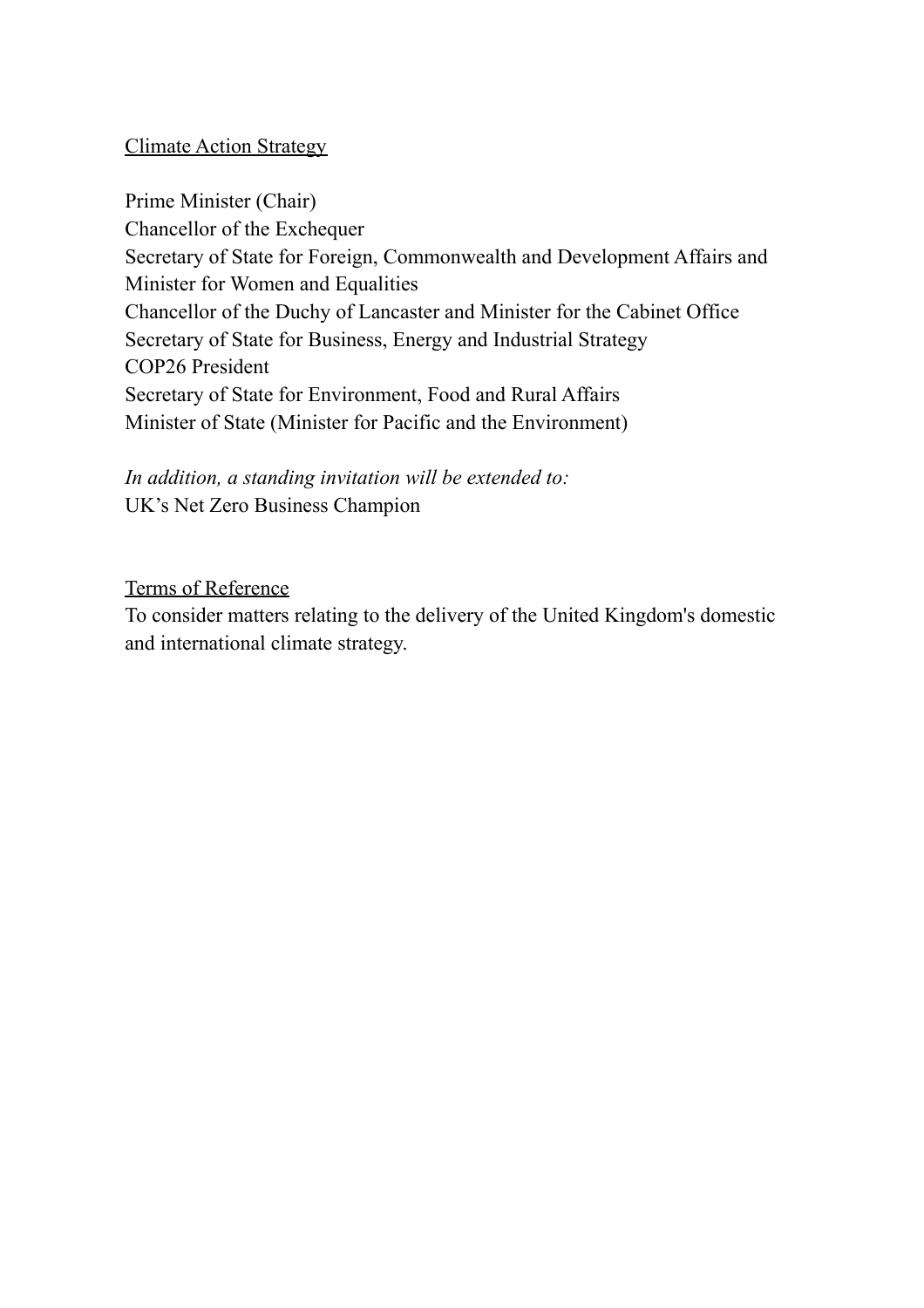# Climate Action Implementation

COP26 President (Chair) Chancellor of the Exchequer Secretary of State for Foreign, Commonwealth and Development Affairs and Minister for Women and Equalities Secretary of State for Levelling Up, Housing and Communities and Minister for Intergovernmental Relations Secretary of State for Business, Energy and Industrial Strategy Secretary of State for International Trade, and President of the Board of Trade Secretary of State for Work and Pensions Secretary of State for Environment, Food and Rural Affairs Secretary of State for Transport Secretary of State for Scotland Minister of State (Minister for Pacific and the Environment)

Terms of Reference

To consider matters relating to the delivery of COP26, net zero and building the United Kingdom's resilience to climate impacts.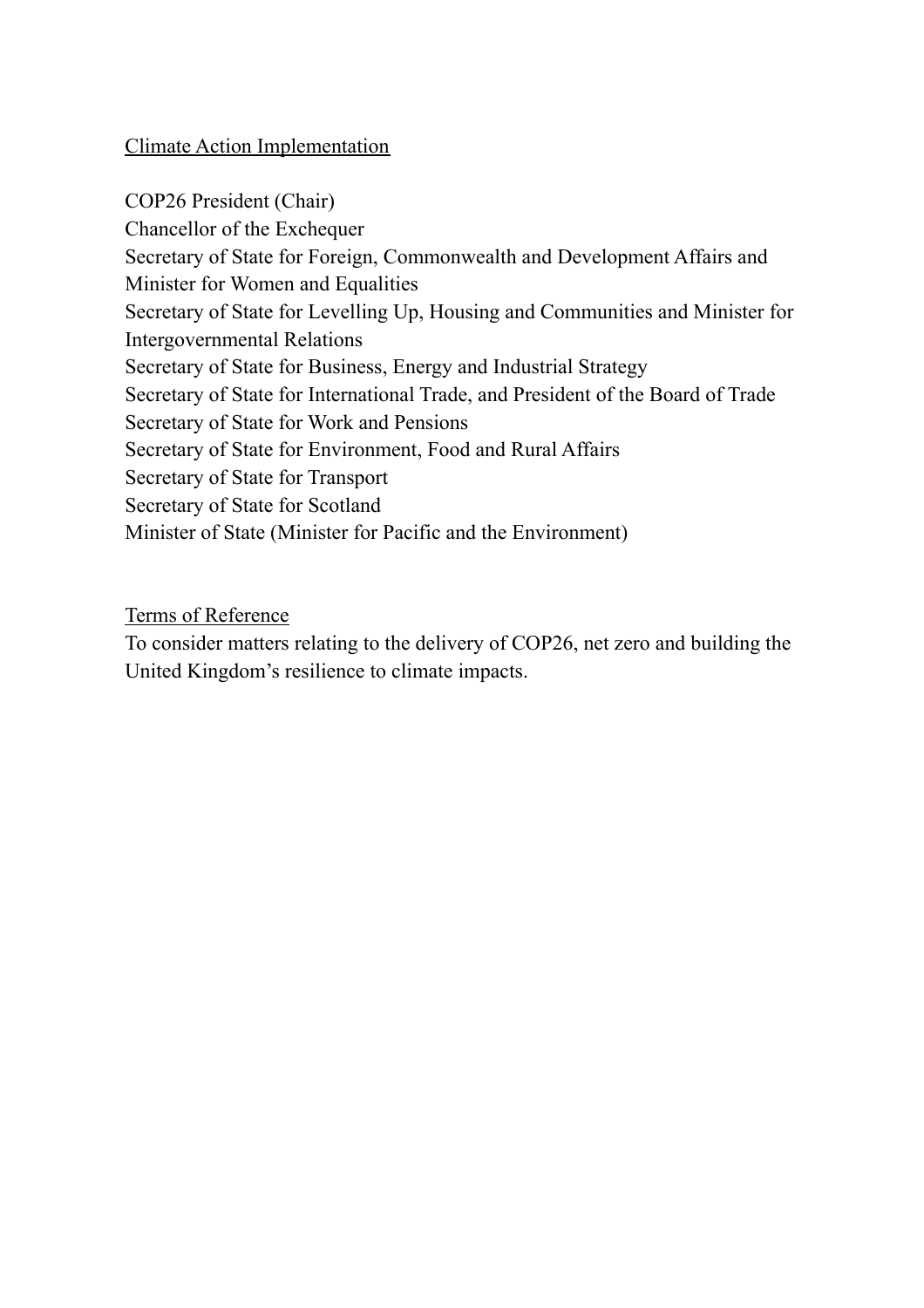## Crime and Justice Taskforce

Prime Minister (Chair) Deputy Prime Minister, Lord Chancellor, and Secretary of State for Justice Chancellor of the Exchequer Secretary of State for the Home Department Attorney General Minister of State (Minister for Crime and Policing) (Deputy Chair)

# Terms of Reference

To consider matters relating to the prevention of crime and the effectiveness of the Criminal Justice System.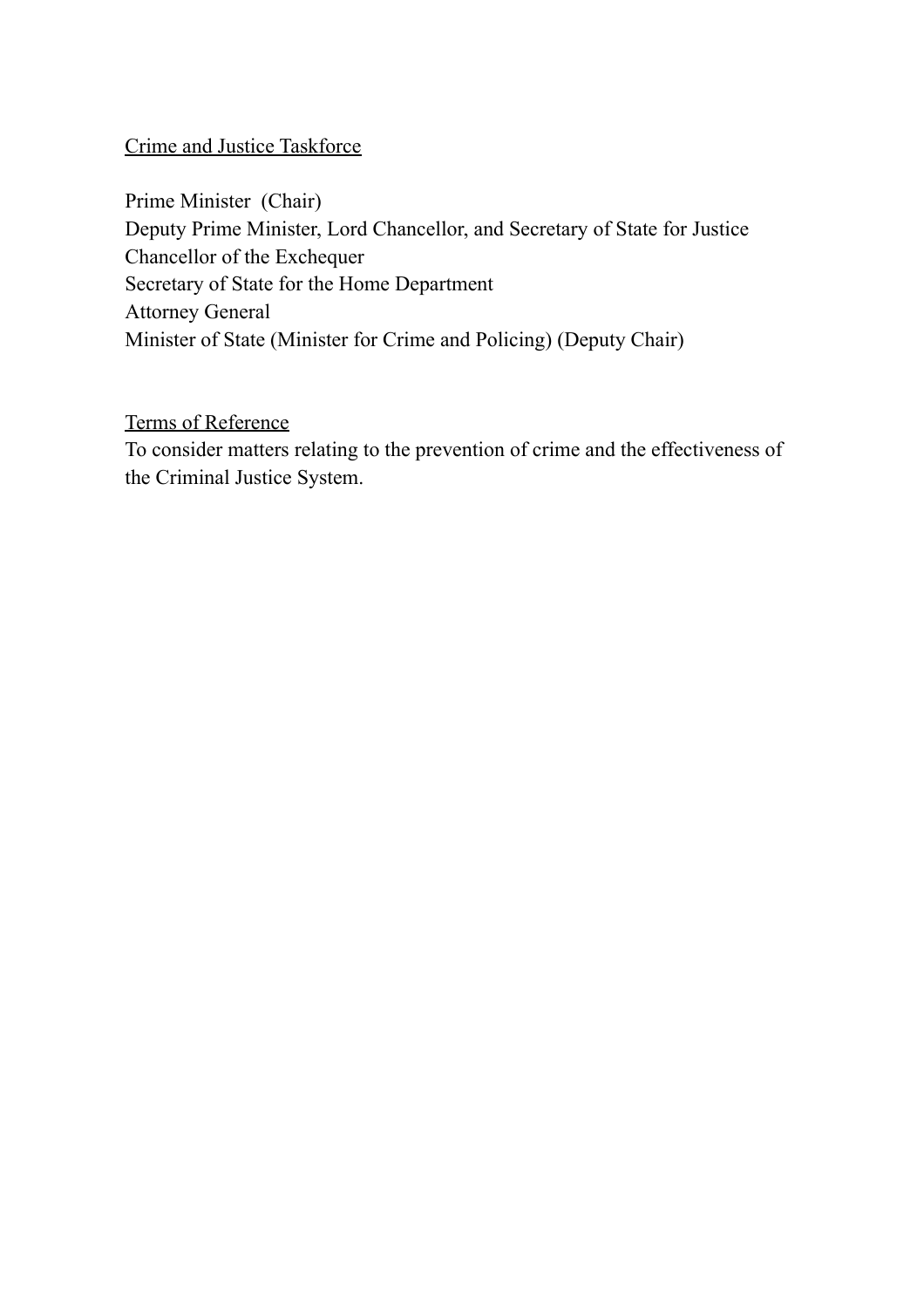# Health Promotion Taskforce

Secretary of State for Health and Social Care (Chair) Secretary of State for Levelling Up, Housing and Communities and Minister for Intergovernmental Relations Chancellor of the Duchy of Lancaster and Minister for the Cabinet Office (Deputy Chair) Secretary of State for Business, Energy and Industrial Strategy Secretary of State for Work and Pensions Secretary of State for Education Secretary of State for Environment, Food and Rural Affairs Secretary of State for Transport Secretary of State for Digital, Culture, Media and Sport Chief Secretary to the Treasury

*Other Cabinet Ministers will be invited to attend according to the agenda.*

# Terms of Reference

To drive a cross-government effort to improve the nation's health, supporting economic recovery and levelling up.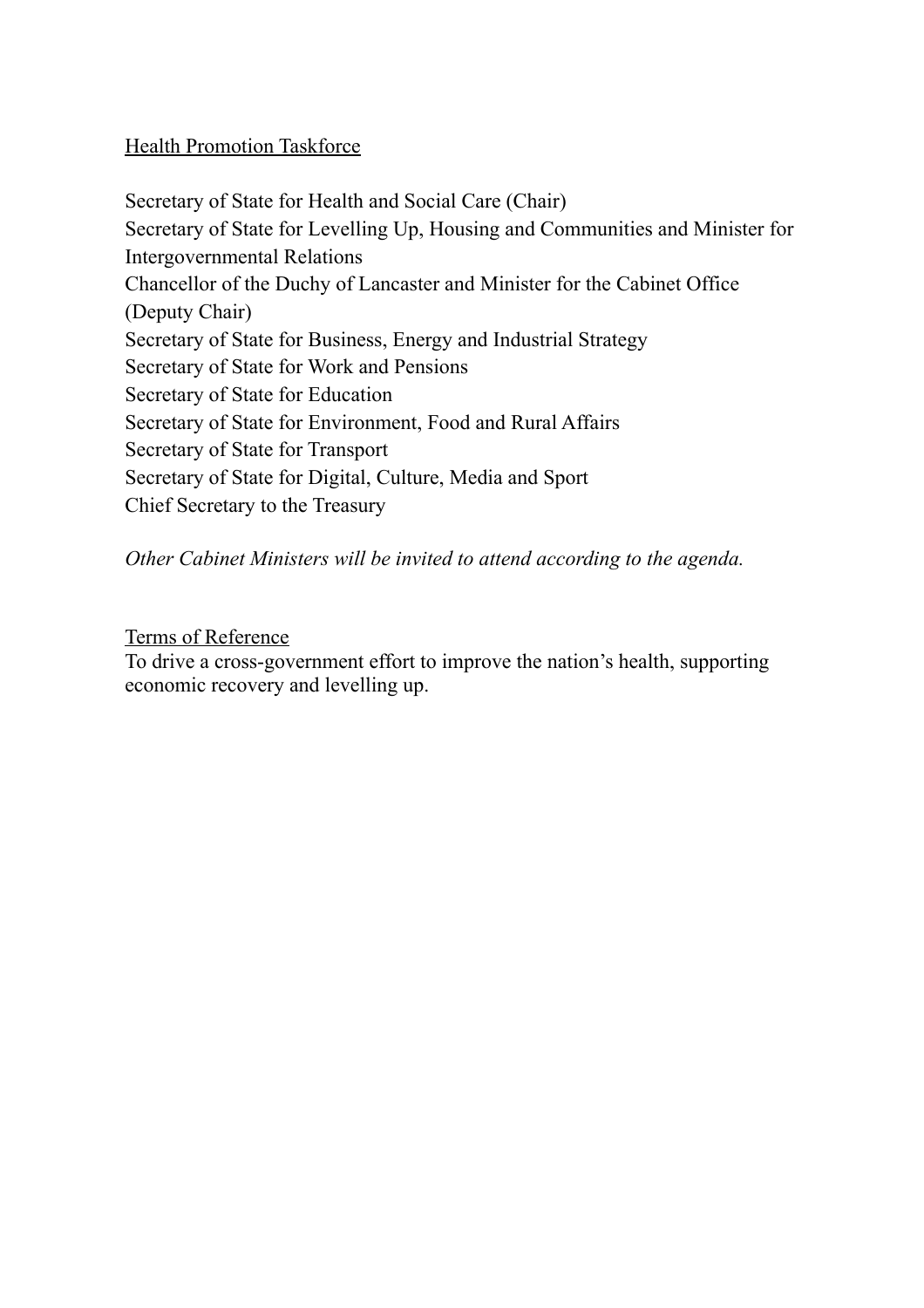# National Science and Technology Council

Prime Minister (Chair) Chancellor of the Exchequer Secretary of State for Foreign, Commonwealth and Development Affairs and Minister for Women and Equalities Secretary of State for the Home Department Secretary of State for Defence Secretary of State for Health and Social Care Chancellor of the Duchy of Lancaster and Minister for the Cabinet Office Secretary of State for Business, Energy and Industrial Strategy (Deputy Chair) Secretary of State for International Trade, and President of the Board of Trade Secretary of State Digital, Culture, Media and Sport Parliamentary Under Secretary of State (Minister for Science, Research and Innovation)

### Terms of Reference

To consider matters relating to strategic advantage through science and technology.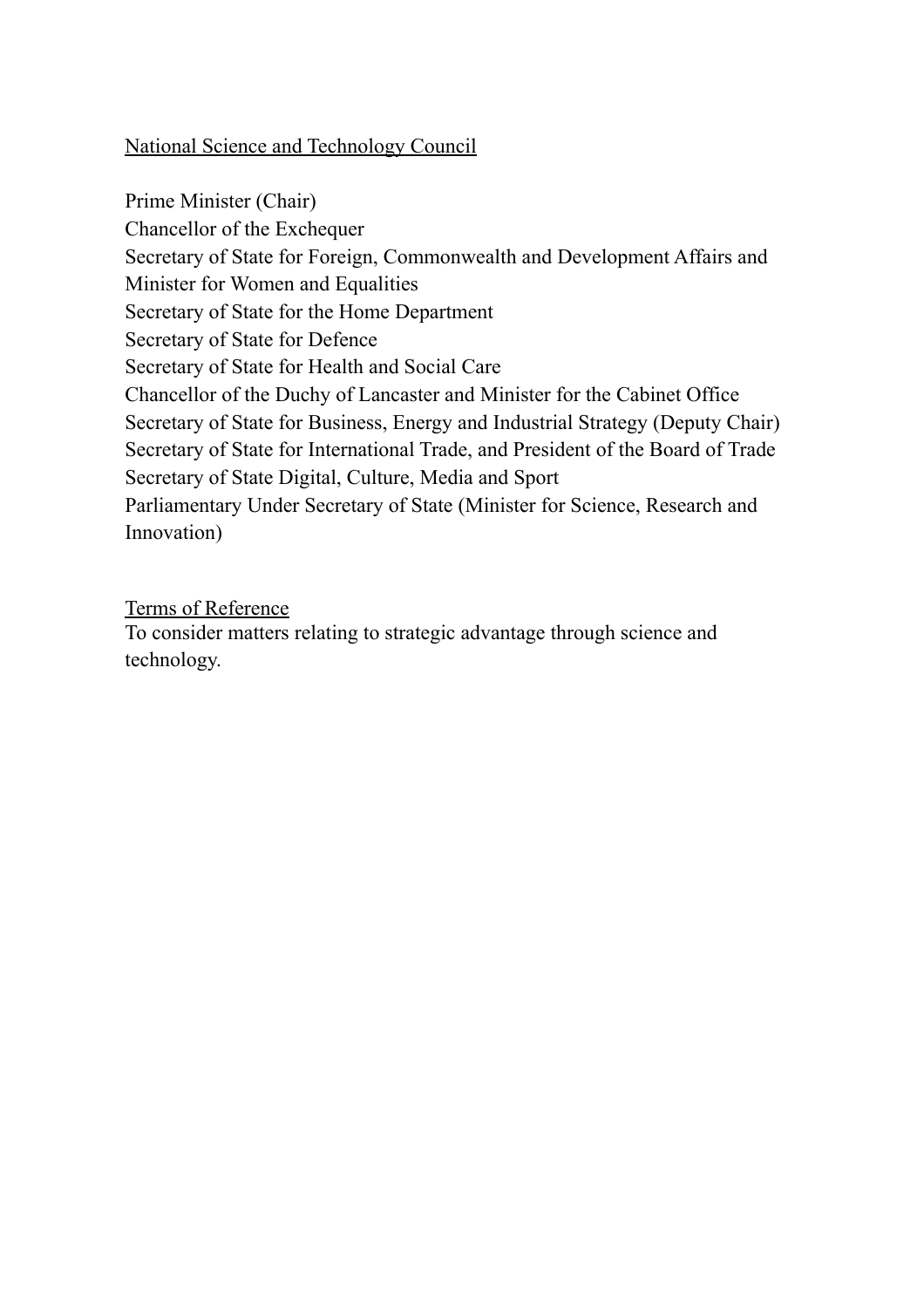## National Space Council

Prime Minister (Chair) Chancellor of the Exchequer Secretary of State for Foreign, Commonwealth and Development Affairs and Minister for Women and Equalities (Deputy Chair) Secretary of State for Defence Chancellor of the Duchy of Lancaster and Minister for the Cabinet Office Secretary of State for Business, Energy and Industrial Strategy Secretary of State for Transport Secretary of State for Digital, Culture, Media and Sport

Terms of Reference

To consider issues concerning prosperity, diplomacy and national security in, through and from Space, as part of coordinating overall Government policy.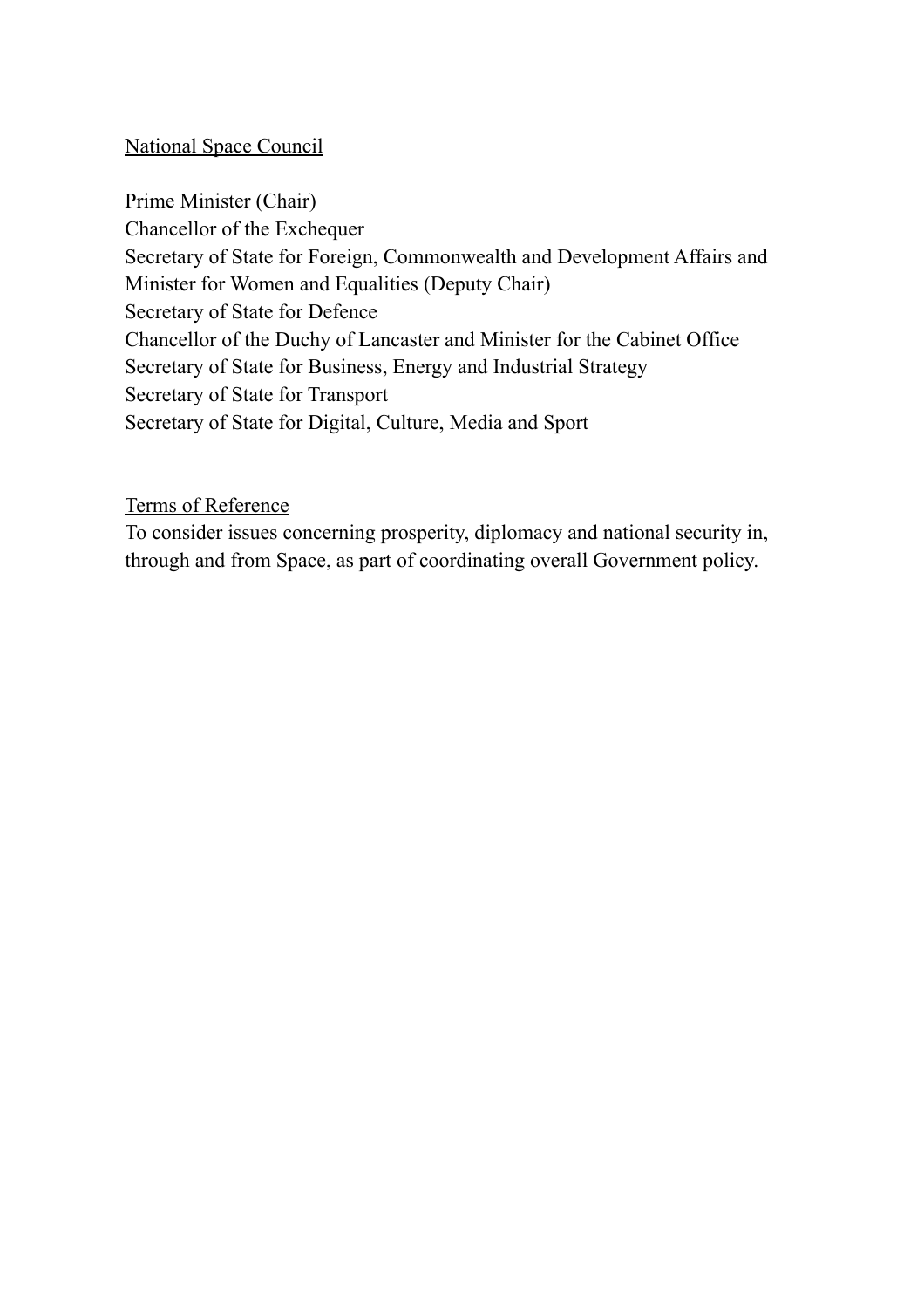# Afghanistan Resettlement Committee

Chancellor of the Duchy of Lancaster and Minister for the Cabinet Office (Chair) Secretary of State for Foreign, Commonwealth and Development Affairs and Minister for Women and Equalities Secretary of State for the Home Department Secretary of State for Levelling Up, Housing and Communities and Minister for Intergovernmental Relations Secretary of State for Health and Social Care Secretary of State for Work and Pensions Secretary of State for Education Secretary of State for Transport Chief Secretary to the Treasury Minister of State and Minister for Afghan Resettlement

Terms of Reference

To consider matters relating to the resettlement of individuals from Afghanistan.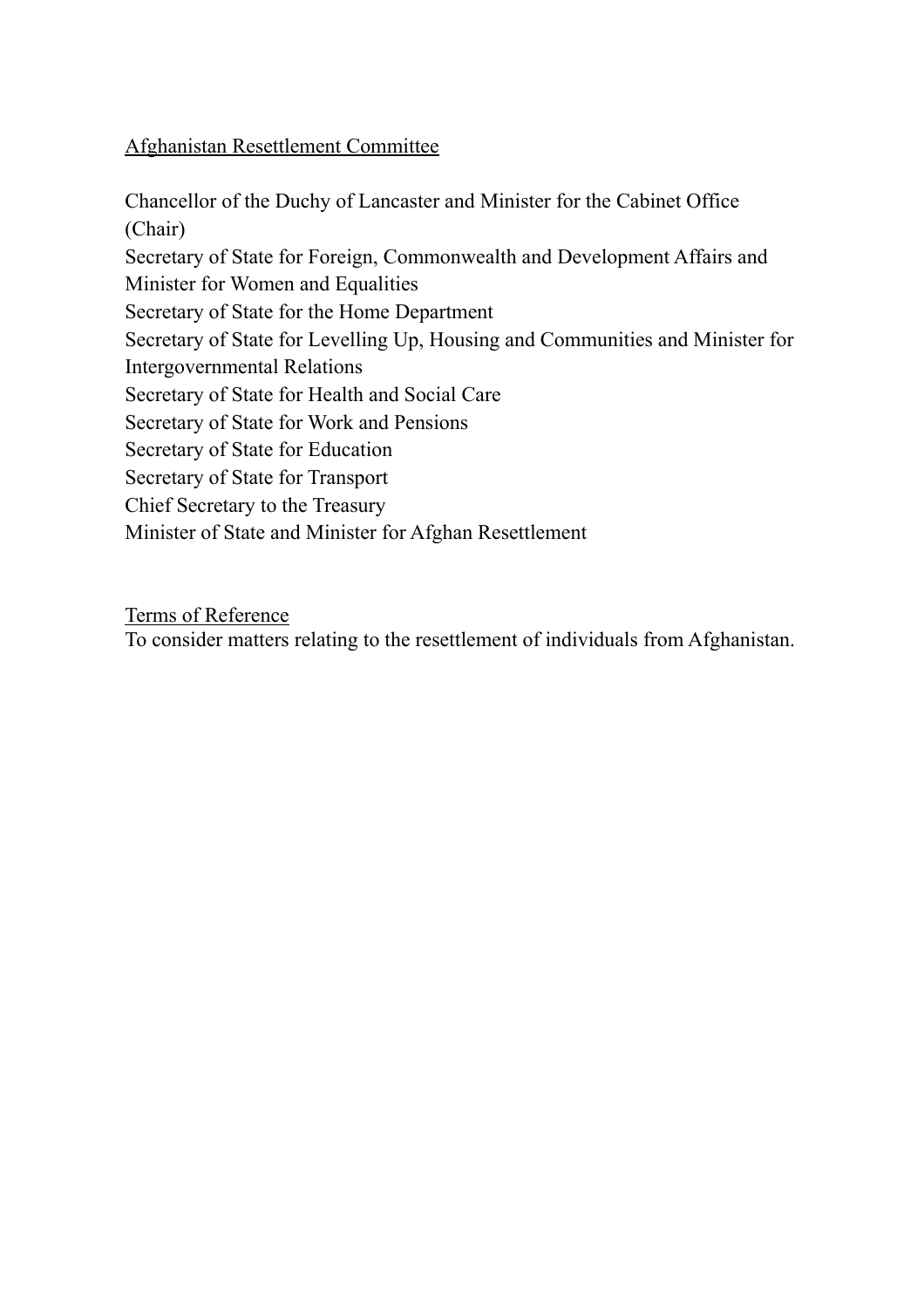# Parliamentary Business and Legislation

Lord President of the Council, and Leader of the House of Commons (Chair) Secretary of State for Northern Ireland Secretary of State for Scotland Secretary of State for Wales Lord Privy Seal, and Leader of the House of Lords Parliamentary Secretary to the Treasury (Chief Whip) Chief Secretary to the Treasury Attorney General Minister of State at the Cabinet Office Advocate General for Scotland Lords Chief Whip (Captain of the Honourable Corps of Gentlemen at Arms)

Terms of Reference

To consider matters relating to the Government's parliamentary business and delivery of its legislative programme.